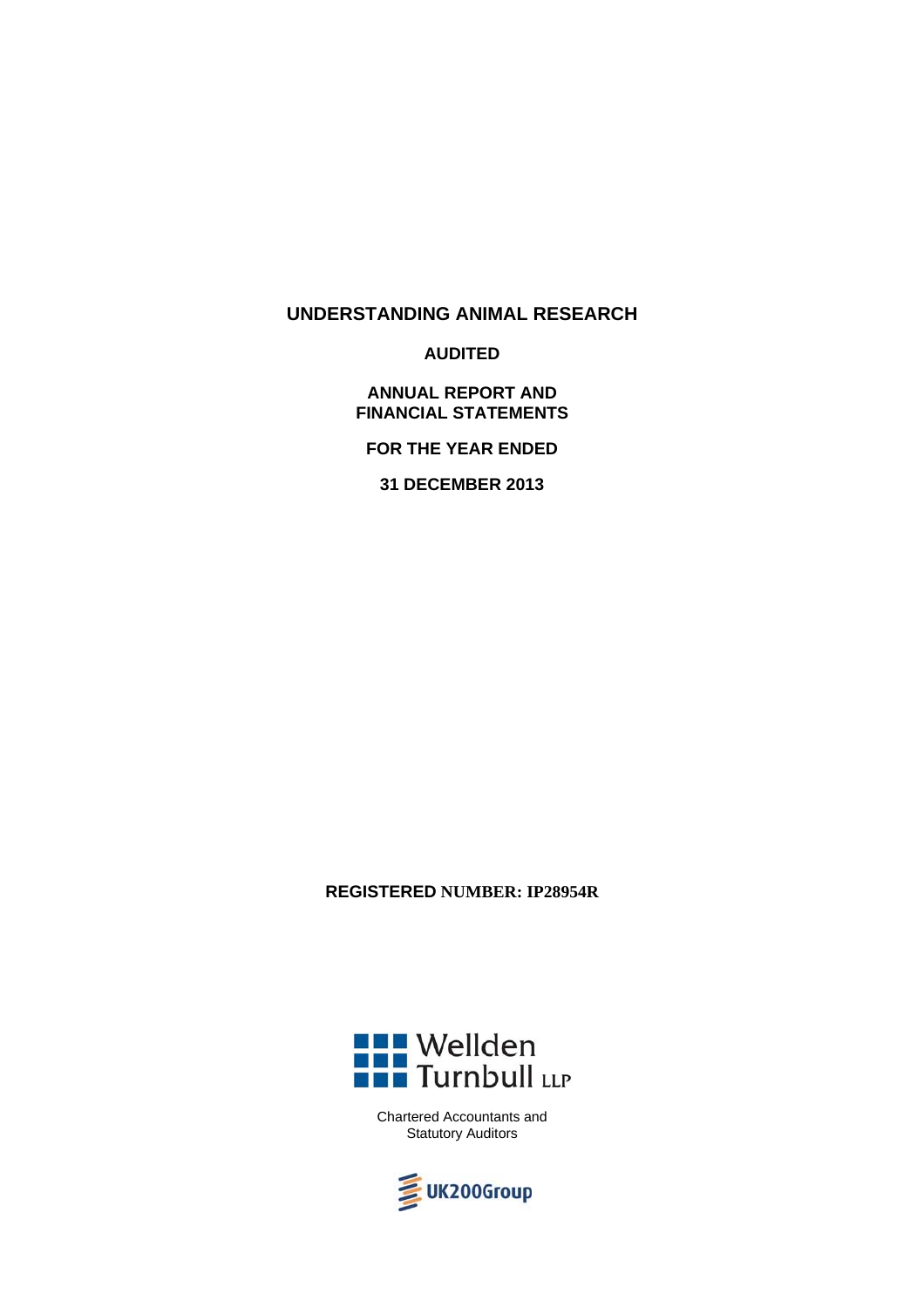#### **UNDERSTANDING ANIMAL RESEARCH REPORT OF THE COUNCIL FOR THE YEAR ENDED 31 DECEMBER 2013**

## **Vision and mission**

The vision of Understanding Animal Research (UAR) is for broad understanding and acceptance of the humane use of animals in biomedical research in the UK, to advance science and medicine.

Our mission is to build and maintain informed public understanding and acceptance and a favourable policy and regulatory environment for the humane use of animals in biomedical research in the UK.

We achieve this by engaging with selected audiences and providing appropriate, evidence-based information.

The UAR approved strategy for 2011-2015 has top level goals as follows:

A. Communications: To maintain public support for animal research, and shape public opinion on the key issues which present challenges for animal research.

B. Schools education: To build public support for animal research in the future by facilitating engagement with teachers and young people in the UK about animal research.

C. Licence to operate: To ensure a favourable policy and regulatory environment for high quality animal research in the UK by engaging with policy and decision-makers.

## **Activities**

The major activities of the organisation are to communicate to the public, to influence policy development and to run a schools education programme.

During 2013, the work of UAR, alongside other organisations within the bioscience sector, continued to contribute to a favourable public debate and policy climate for animal research.

#### **Major achievements in 2013**

During the year, Understanding Animal Research:

- Led the work to develop a Concordat on Openness on Animal Research in the UK along with stakeholders from across the bioscience sector
- Led the work to establish the European Animal Research Association
- Held the 'Big Animal Research Debate' across 31 universities. All events voted not to ban animal research
- Held a Patient Discovery Day project in five UK research establishments in collaboration with Genetic Alliance UK
- Held a joint two-day conference with the Basel Declaration in London
- Provided support for its members in the media and in relation to Freedom of Information requests
- Expanded the Science Action Network and UAR's social media following to counter misleading claims about animal research online and in social media
- Maintained and developed new content for its three websites: www.understandinganimalresearch.org.uk, www.AnimalRightsExtremism.info and www.AnimalResearch.info
- Continued its dialogue with transport companies and other sectors of the supply chain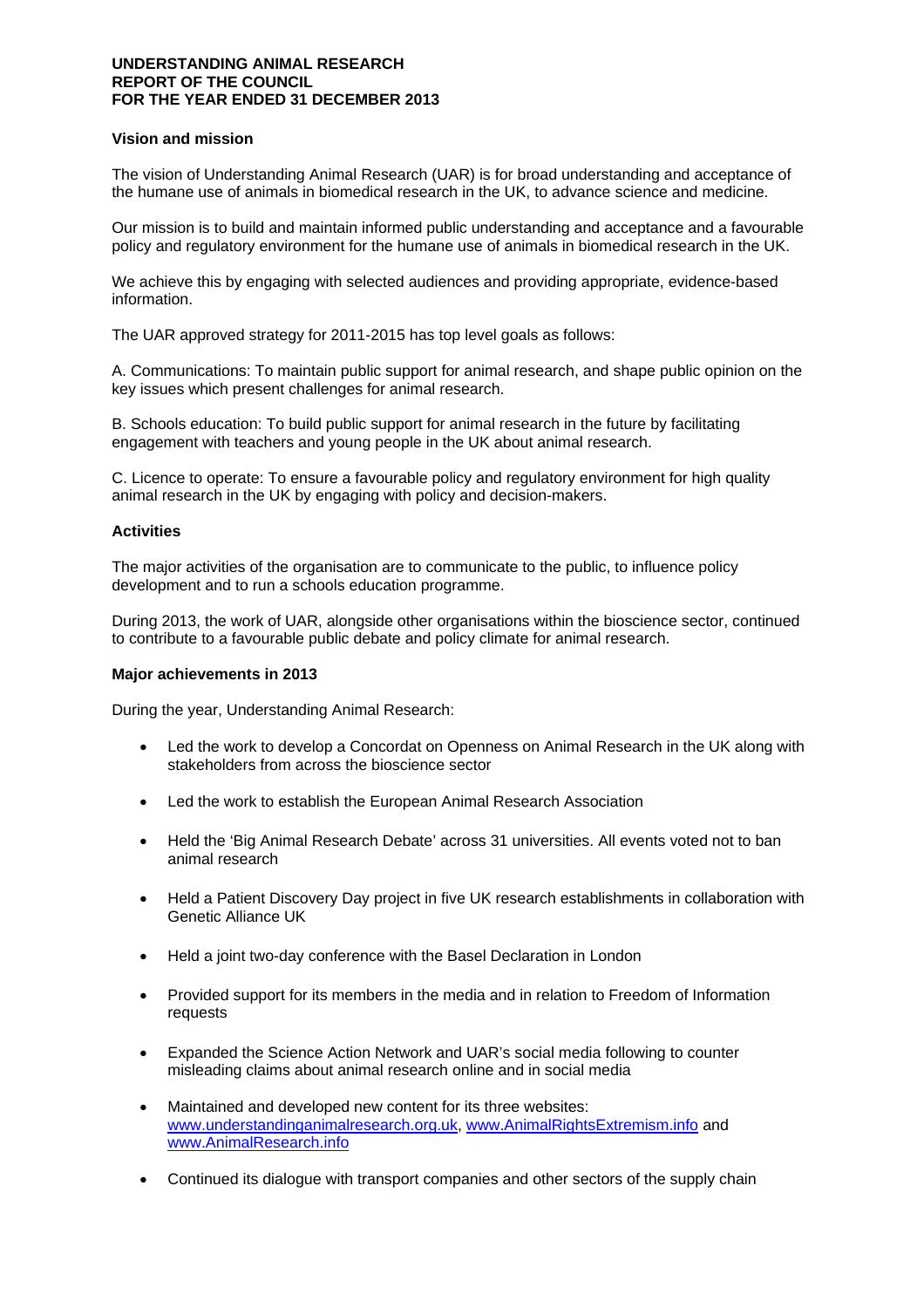#### **UNDERSTANDING ANIMAL RESEARCH REPORT OF THE COUNCIL FOR THE YEAR ENDED 31 DECEMBER 2013**

## **Major achievements in 2013, continued**

- Attended conferences and science fairs to promote public engagement on animal research
- Created 13 new videos and a Procedures section for the UAR website
- Produced its first e-book on primate research
- Organised for MPs and journalists to visit animal research facilities
- Attended the main political party conferences
- Supported members and stakeholders in communicating about their animal research
- Gained high-profile proactive and reactive media coverage of animal research
- Alongside the UK Bioscience Sector Coalition, worked with the Home Office, other government departments and politicians on guidance relating to the transposition of the new EU Directive 2010/63/EU
- Engaged with Government and Parliament to ensure a continued emphasis on good science and animal welfare
- Countered the campaigning of the animal rights movement, e.g. by having complaints upheld by the Advertising Standards Authority
- Achieved on average 100 school talks per term, reaching approximately 10,000 children in 2013, and trained new volunteers in industry and academia for the school speaker programme

#### **Governance issues for UAR**

In the second half of 2013, UAR employed the Interim Director of the European Animal Research Association as the new organisation was being established and funding and strategy were being agreed with stakeholders. As EARA progressed towards being incorporated in its own right, UAR Council considered carefully the governance structure for the newly-formed Association. It was agreed that as the focus of EARA's work will not be in the UK, that the new organisation should have its own separate governing body. Wendy Jarrett, UAR CEO, sits on the Board of EARA, which includes representatives from across the EU and from both industry and not-for-profit sectors. EARA took over the employment of its Executive Director in March 2014.

During 2013, Wendy Jarrett completed the Institute of Directors' Certificate in Company Direction.

#### **Staff and Council Changes**

Alex Jenkin left UAR in 2013.

Dr Elisabeth Harley joined UAR as Media and Public Affairs Officer in March 2013, Dr Ian Le Guillou joined as Science Writer in April 2013 and Stuart Rogers joined as Education Project Officer in June 2013.

Professor Sir Nicholas Wright and Tony Causey stood down from Council in 2013.

Catherine Meaden was elected as a new Council member at the AGM in June and Professor Derek Bell, Patrick Sinnett-Smith and Karen Gardner were re-elected for a second three year term.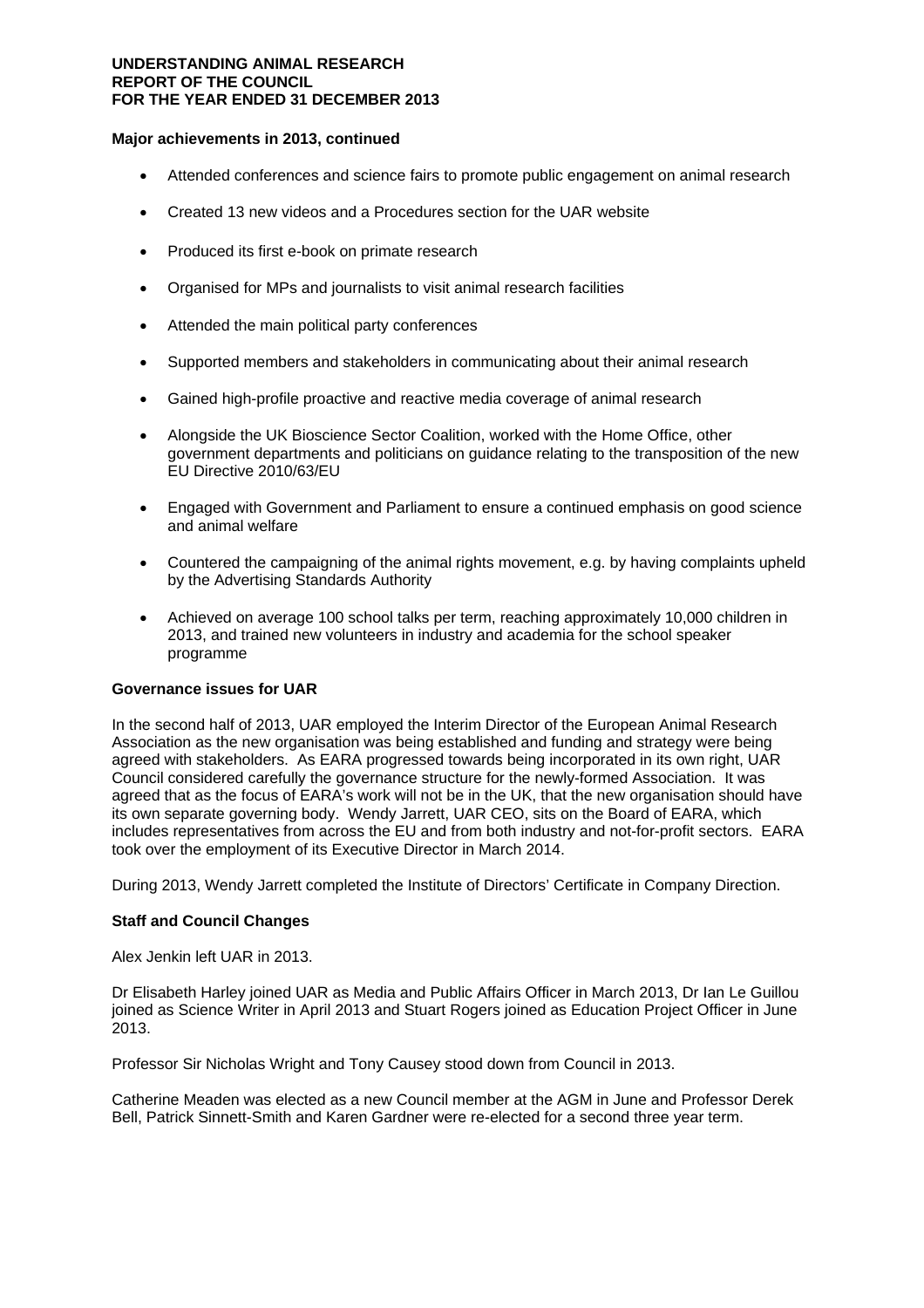#### **UNDERSTANDING ANIMAL RESEARCH REPORT OF THE COUNCIL FOR THE YEAR ENDED 31 DECEMBER 2013**

## **Funding of UAR**

The principal funding source of the organisation in 2013 was subscriptions from member organisations. UAR has over 100 institutional members, most of whom pay an annual subscription. These organisations are listed on the website. Project funding was also received from organisations wishing to support the establishment of the European Animal Research Association and for other UAR projects.

UAR achieved a surplus in 2013, which will be used to pay for infrastructure improvements and to replenish UAR's reserves following two loss-making years in 2011 and 2012.

In 2009 Understanding Animal Research was informed that there may be a future liability to provide funds to make up a possible shortfall on an historic pension scheme.

There are 12 ex-employees who, although they left Understanding Animal Research more than 9 years ago, remain as beneficiaries of the scheme. The scheme trustees originally advised that the proportion of the shortfall that may need to be borne by Understanding Animal Research could be between £25,800 and £240,800 and £30,644 was originally set aside to meet this liability. This amount was paid in full between April 2011 and April 2013.

In the intervening years there have been legal disputes concerning the interpretation of the pension scheme rules and these have reached a conclusion which is unlikely to be appealed. The conclusion of the legal process indicates that, subject to the latest actuarial valuation which will not be published until after these financial statements have been approved, Understanding Animal Research is likely to be required to fund an annual contribution of approximately £15,322 which is the level that has been paid in each of the last two years. This annual liability, which may be adjusted when future actuarial valuations are prepared, is likely to continue for a further seven years until the end of March 2020.

The total estimated additional liability is £122,573 and this was fully provided for as an exceptional item in the financial statements to 31 December 2012. The total liability at 31 December 2013 was £112,359 (December 2012: £127,681).

The annual payments are expected to be £15,322 and this amount is included in current liabilities and the balance of the overall provision, £97,037, payable in equal monthly instalments from 2014 to 2020, is included in creditors falling due after more than one year.

The funding of UAR will remain a significant issue in 2014 and 2015 but we are confident that the combination of diversification of income, income generation and prudent control on outgoings will enable UAR to balance its budget in 2014 and continue to re-build its reserves in the medium to long term.

Approved by the Council on 29 May 2014 and signed on its behalf

……………………………………

**Professor Frances Balkwill OBE, FMedSci**  Chairman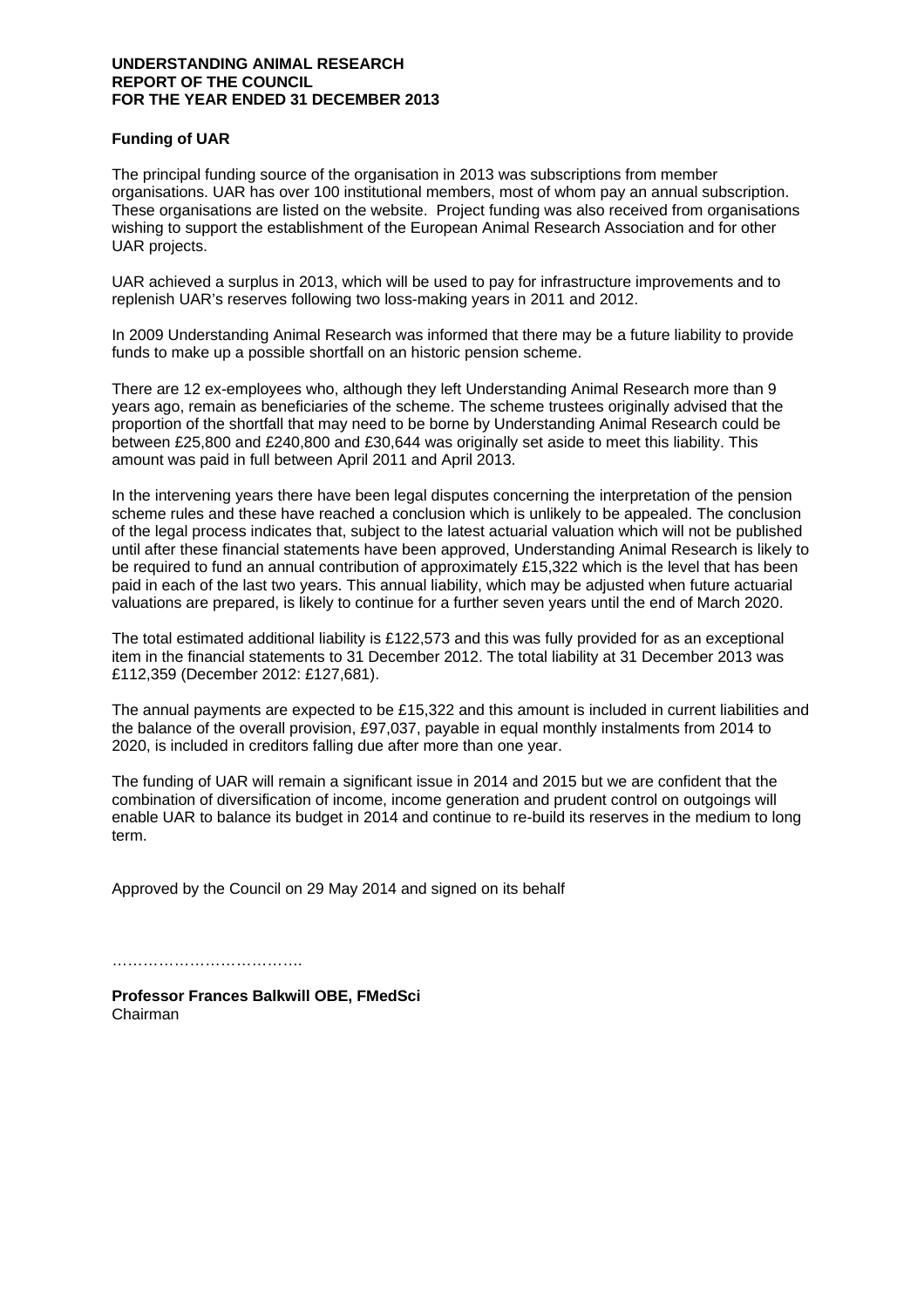# **FINANCIAL STATEMENTS FOR THE YEAR ENDED 31 DECEMBER 2013**

## **CONTENTS**

## **Pages**

| List of Officers, Council members and Vice Presidents |       |
|-------------------------------------------------------|-------|
| Statement of the Council's responsibilities           | 2     |
| Independent auditors' report                          | 3     |
| Income and expenditure account                        |       |
| Balance sheet                                         | 5     |
| Notes to the financial statements                     | ճ - 9 |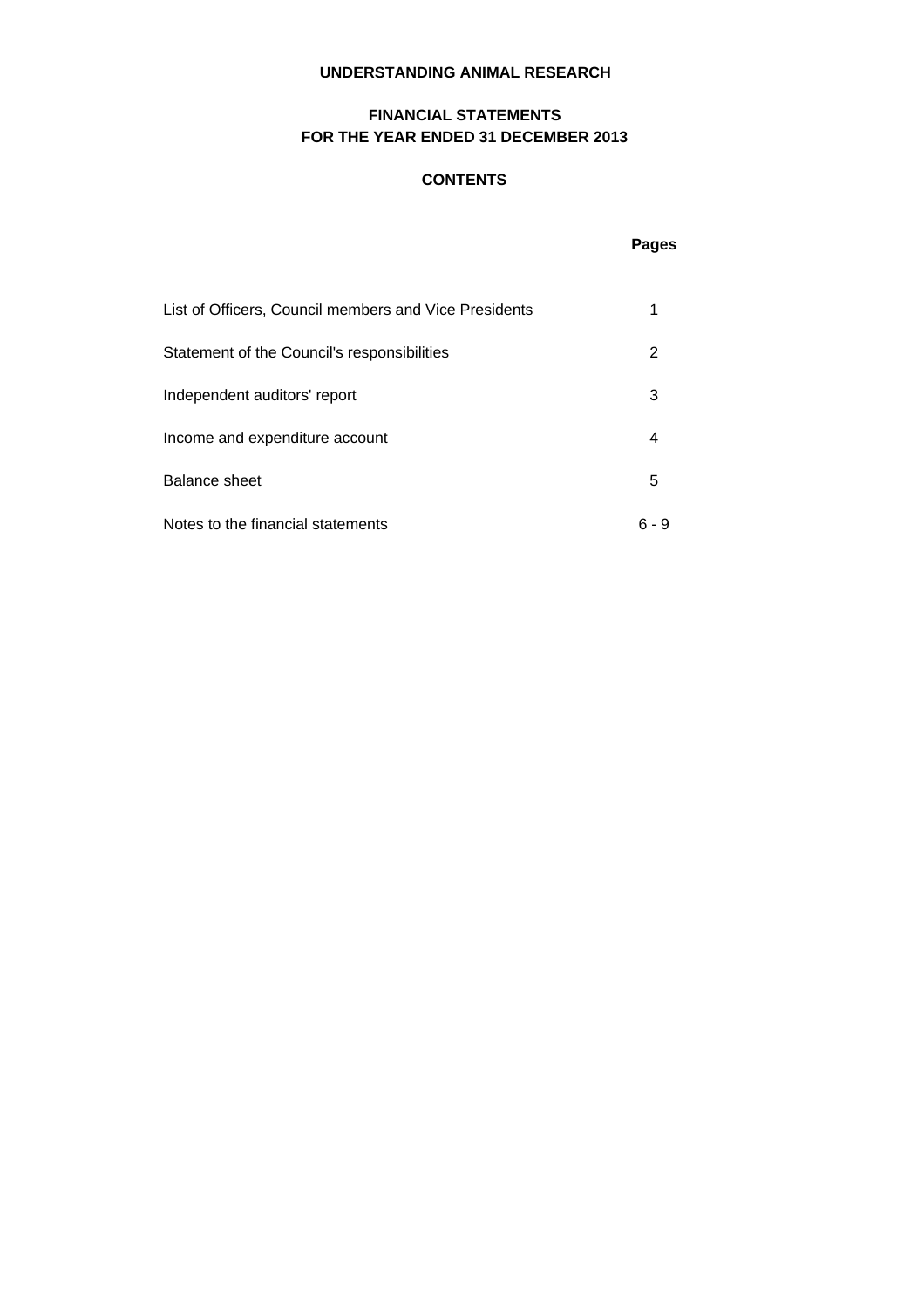### **President**

Lord Taverne QC

#### **Chairman**

Professor Frances Balkwill OBE FMedSci

#### **Honorary Treasurer**

Mr Paul Sanders

### **Chief Executive**

Mrs Wendy Jarrett

#### **Members of Council**

Mr Ken Applebee Professor Derek Bell Ms Karen Gardner Mr Andrew Gay Professor Max Headley Professor Robin Lovell-Badge Ms Catherine Meaden Professor Jeremy Pearson Professor Angela Roberts Dr Patrick Sinnett-Smith

#### **Honorary Vice Presidents**

Sir Colin Berry DSc FRCPath FRCP FFPM FMedSci Professor Colin Blakemore FMedSci FRCP(Hon) FRS Sir Walter Bodmer FRCPath FRS FMedSci Sir Arnold Burgen FRCP FRS FMedSci Sir Roy Calne FRCS FRS Mr Tam Dalyell Sir Colin Dollery FRCP Sir Michael Drury OBE FRCP FRCGP Dr Leslie Iversen FRS Baroness Knight of Collingtree DBE The Lord Mayhew Sir Stanley Peart FRCP FRS FMedSci Dr Peter Read CBE Professor Nancy Rothwell DBE FRS Sir Richard Sykes DSc FRS FMedSci Lord Turnberg of Cheadle FRCP FMedSci Lord Walton of Detchant FRCP FMedSci Baroness Warnock of Weeke DBE Sir David Weatherall FRCP FRCPath FRS FMedSci Lord Winston of Hammersmith DSc FRCP FRCOG FMedSci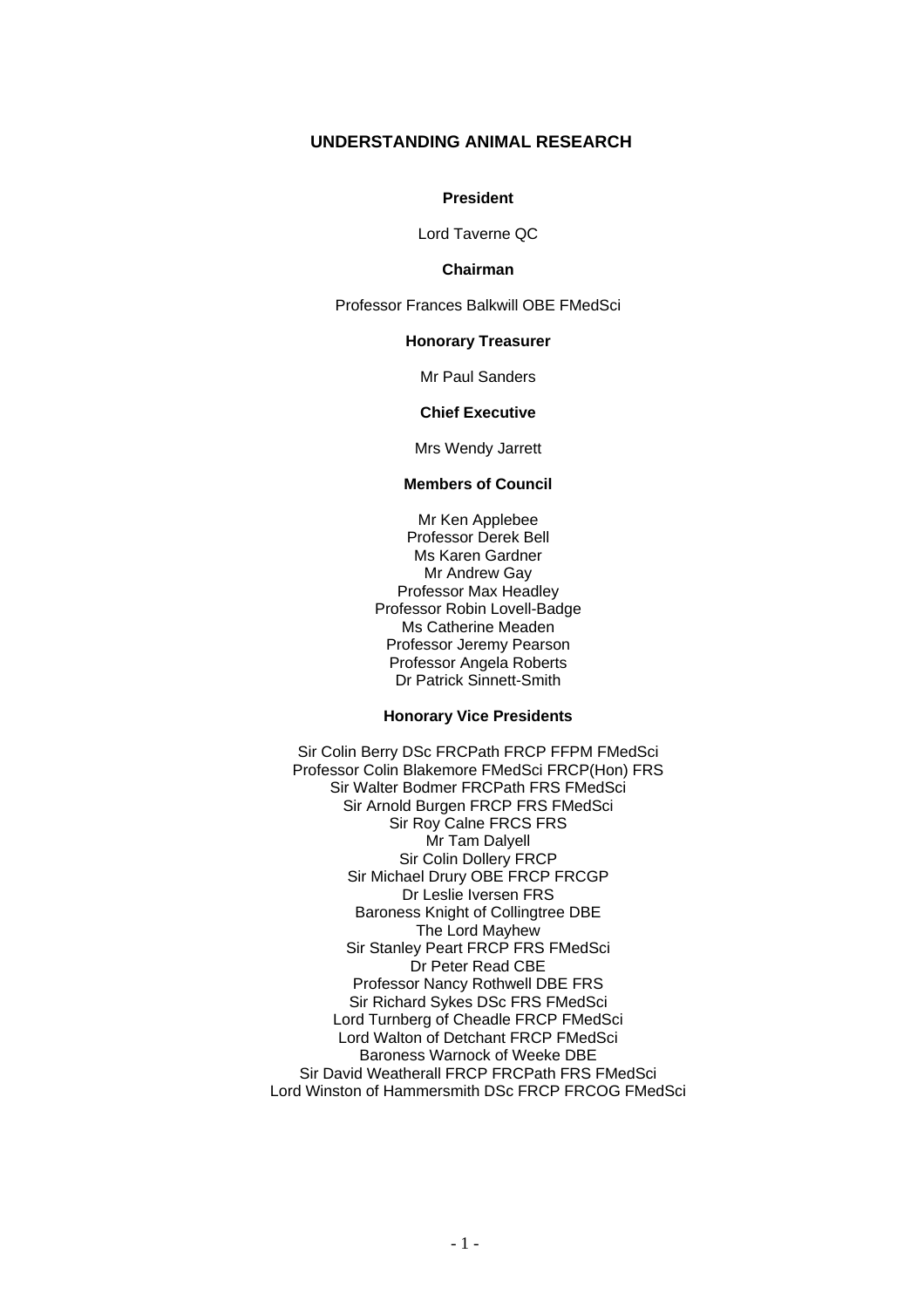#### **COUNCIL'S RESPONSIBILITIES STATEMENT FOR THE YEAR ENDED 31 DECEMBER 2013**

The Friendly and Industrial and Provident Societies Act 1968 requires the Council to prepare financial statements for each financial year which give a true and fair view of the state of affairs of Understanding Animal Research and of the results of the society for that period. In preparing those financial statements, the Council is required to:

- select suitable accounting policies and then apply them consistently;
- make judgements and estimates that are reasonable and prudent;
- prepare the financial statements on a going concern basis, unless it is inappropriate to assume that the society will continue in operation.

The Council is responsible for keeping proper accounting records which disclose with reasonable accuracy at any time the financial position of the society and to enable it to ensure that the financial statements comply with The Friendly and Industrial and Provident Societies Act 1968. It is also responsible for safeguarding the assets of the society and hence for taking reasonable steps for the prevention and detection of fraud and other irregularities.

In so far as the Council are aware:

- there is no relevant audit information of which the society's auditor is unaware; and
- the Council have taken all steps that they ought to have taken to make themselves aware of any relevant audit information and to establish that the auditor is aware of that information.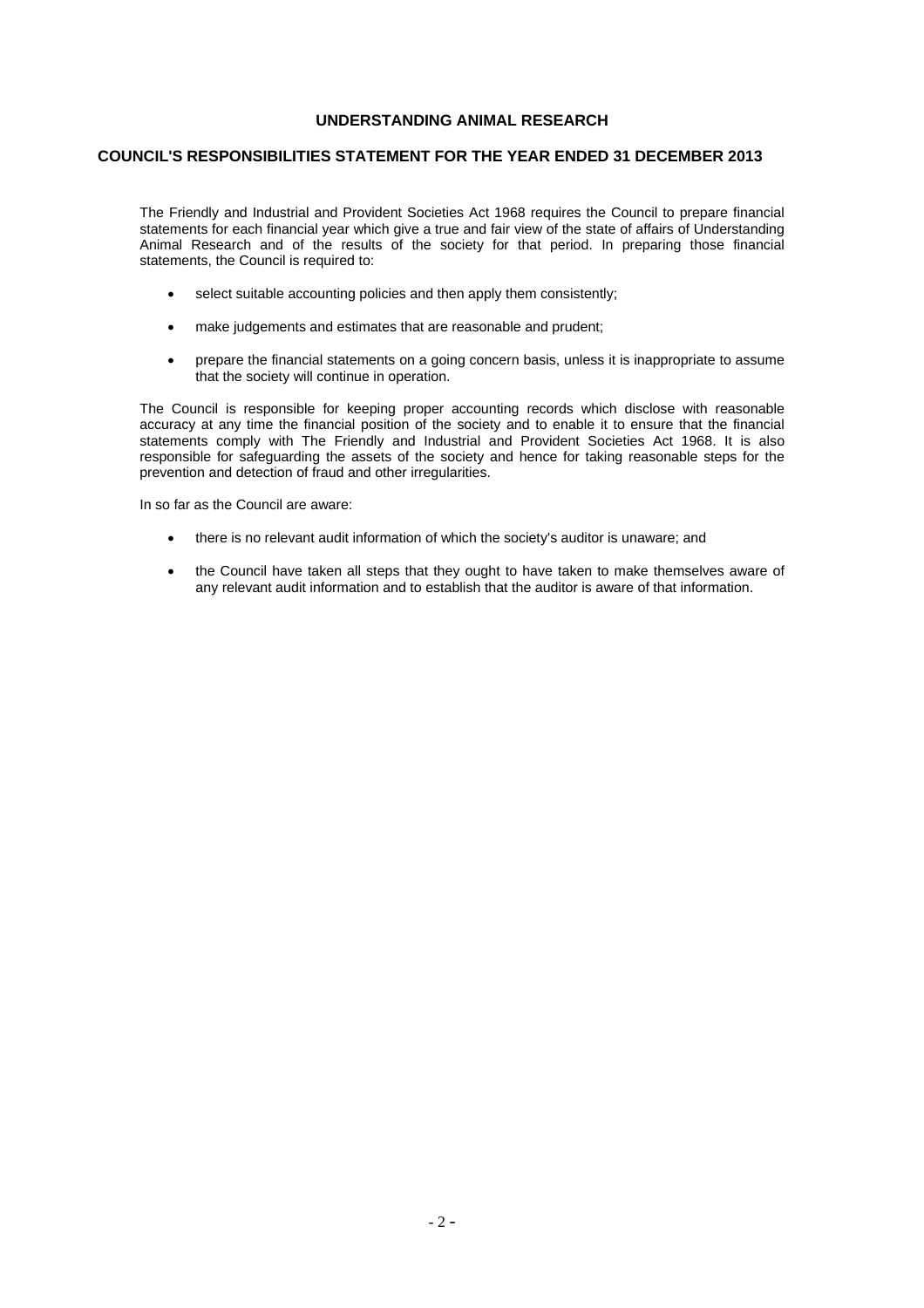## **INDEPENDENT AUDITORS' REPORT TO THE MEMBERS OF UNDERSTANDING ANIMAL RESEARCH**

We have audited the financial statements of Understanding Animal Research for the year ended 31 December 2013 which comprise the income and expenditure account, the balance sheet and the related notes. The financial reporting framework that has been applied in their preparation is applicable law and United Kingdom Accounting Standards (United Kingdom Generally Accepted Accounting Practice).

This report is made solely to the society's members, as a body, in accordance with Section 9 of the Friendly and Industrial and Provident Societies Act 1968. Our audit work has been undertaken so that we might state to the society's members those matters we are required to state to them in an auditor's report and for no other purpose. To the fullest extent permitted by law, we do not accept or assume responsibility to anyone other than the society and the society's members as a body, for our audit work, for this report, or for the opinions we have formed.

#### **RESPECTIVE RESPONSIBILITIES OF THE COUNCIL AND AUDITORS**

As explained more fully in the Council's Responsibilities Statement, the Council is responsible for the preparation of the financial statements which give a true and fair view. Our responsibility is to audit and express an opinion on the financial statements in accordance with applicable law and International Standards on Auditing (UK and Ireland). Those standards require us to comply with the Auditing Practices Board's (APB's) Ethical Standards for Auditors.

#### **SCOPE OF THE AUDIT OF THE FINANCIAL STATEMENTS**

An audit involves obtaining evidence about the amounts and disclosures in the financial statements sufficient to give reasonable assurance that the financial statements are free from material misstatement, whether caused by fraud or error. This includes an assessment of: whether the accounting policies are appropriate to the society's circumstances and have been consistently applied and adequately disclosed; the reasonableness of significant accounting estimates made by the Council; and the overall presentation of the financial statements. In addition, we read all the financial and non-financial information in the annual report to identify material inconsistencies with the audited financial statements. If we become aware of any apparent material misstatements or inconsistencies we consider the implications for our report.

#### **OPINION ON FINANCIAL STATEMENTS**

In our opinion the financial statements:

- give a true and fair view of the state of the society's affairs as at 31 December 2013 and of its income and expenditure for the year then ended; and
- have been properly prepared in accordance with United Kingdom Generally Accepted Accounting Practice applicable to Smaller Entities, and with the Industrial and Provident Societies Acts 1965 to 2002.

#### **MATTERS ON WHICH WE ARE REQUIRED TO REPORT BY EXCEPTION**

We have nothing to report in respect of the following matters where the Friendly and Industrial and Provident Societies Acts 1965 to 2002 require us to report to you if, in our opinion:

- proper books of account have not been kept by the society in accordance with the requirements of the legislation;
- a satisfactory system of control over transactions has not been maintained by the society in accordance with the requirements of the legislation:
- the revenue account or the other accounts (if any) to which our report relates, and the balance sheet are not in agreement with the books of account of the society; or
- we have not obtained all the information and explanations necessary for the purposes of our audit.

Simon Spevack FCA (senior statutory auditor)

For and on behalf of **Wellden Turnbull LLP**  Chartered Accountants Statutory Auditors

180 Piccadilly London

W1J 9HF **Dated: 2 June 2014**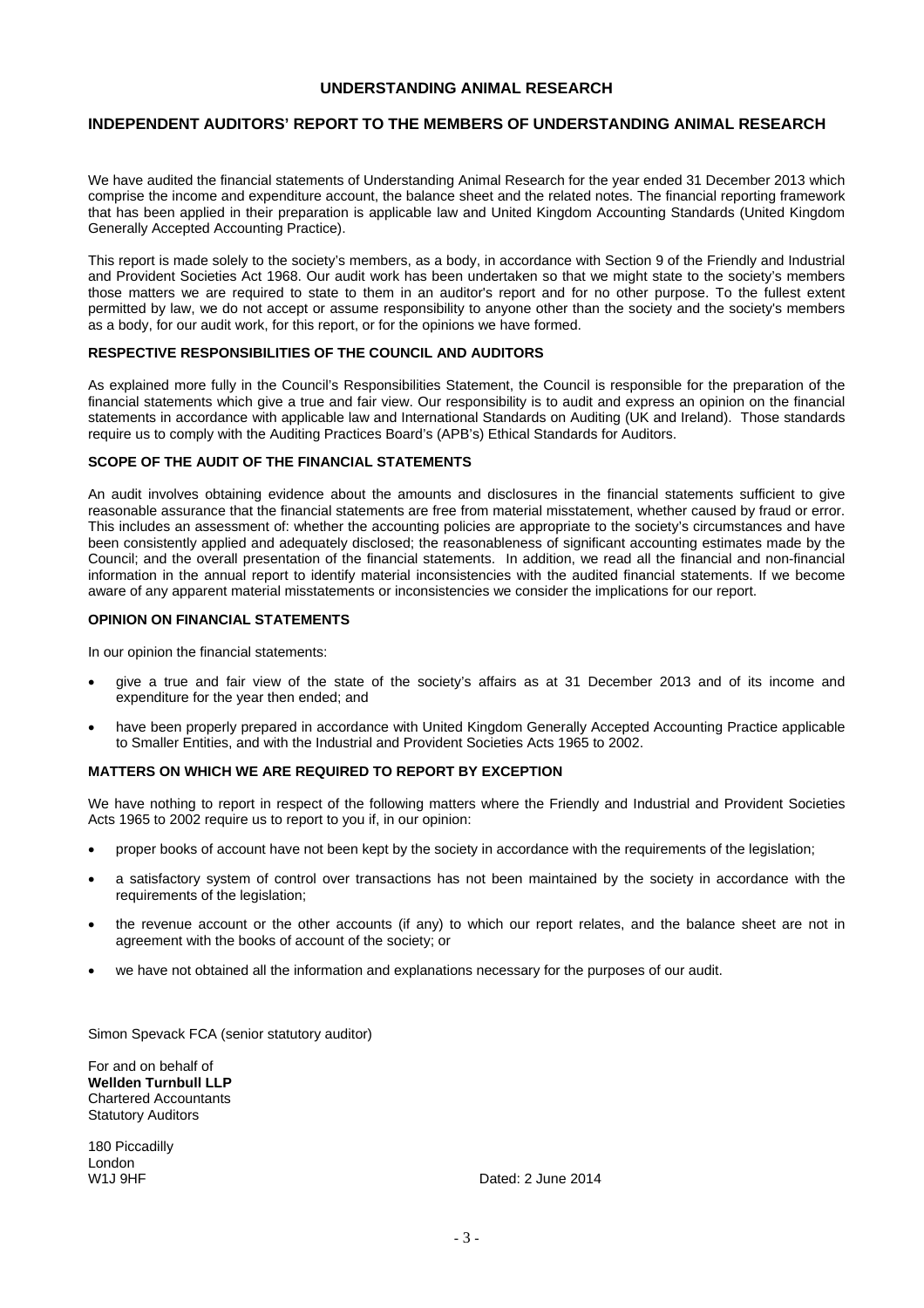# **INCOME AND EXPENDITURE ACCOUNT FOR THE YEAR ENDED 31 DECEMBER 2013**

|                                                     |                | 2013              | 2012             |
|-----------------------------------------------------|----------------|-------------------|------------------|
|                                                     | <b>NOTES</b>   | £                 | £                |
| <b>INCOME</b>                                       |                |                   |                  |
| Subscriptions and donations                         |                | 452,189           | 447,719          |
| Grants income                                       |                | 143,000           | 50,000           |
| Interest received                                   |                | 215               | 188              |
| Sale of publications and services                   |                |                   | 15,619           |
| Project income                                      |                | 179,988<br>51,658 | 109,758          |
| Contribution to the set-up costs of EARA            |                |                   |                  |
|                                                     |                | 827,050           | 623,284          |
| <b>EXPENDITURE</b>                                  |                |                   |                  |
| Project costs                                       |                | 74,652            | 51,352           |
| Staff salaries and costs                            | 5              | 450,832           | 475,453          |
| Premises expenses                                   |                | 65,931            | 27,022           |
| Stationery, postage and telephone                   |                | 7,855             | 1,893            |
| Repairs and maintenance                             |                | 364               | 416              |
| Sundry expenses                                     |                | 1,930             | 1,222            |
| <b>Staff and Council expenses</b><br>Communications | 6              | 31,484<br>34,263  | 23,519<br>71,525 |
| Grants and subscriptions                            |                | 4,029             | 2,852            |
| Information technology costs                        |                | 17,815            | 16,194           |
| <b>Education costs</b>                              |                | 3,351             | 8,163            |
| Consultancy                                         |                | 838               | 450              |
| Foreign exchange losses                             |                | 1,179             |                  |
| Audit, accountancy and bookkeeping fees             |                | 18,000            | 17,001           |
| Legal and consultancy fees                          |                | 238               | 1,202            |
| Interest expense and bank charges                   |                | 711               | 259              |
| Depreciation                                        | $\overline{7}$ |                   | 3,029            |
|                                                     |                | 713,472           | 701,552          |
| <b>OPERATING SURPLUS / (DEFICIT) FOR THE YEAR</b>   | 2              | 113,578           | (78, 268)        |
| <b>Exceptional costs</b>                            | 3              |                   | (122, 573)       |
| <b>CORPORATION TAX</b>                              | 4              | 41                | 40               |
| <b>RETAINED SURPLUS / (DEFICIT) FOR THE YEAR</b>    |                | 113,537           | (200, 881)       |
| <b>ACCUMULATED SURPLUS BROUGHT FORWARD</b>          |                | 231,283           | 432,164          |
| <b>ACCUMULATED SURPLUS CARRIED FORWARD</b>          | 12             | 344,820           | 231,283          |

**TOTAL RECOGNISED GAINS AND LOSSES -** There were no recognised gains or losses other than the gains and losses as shown above.

**CONTINUING OPERATIONS** - None of the organisation's activities was acquired or discontinued during the above two financial years.

> *The notes on pages 6 to 9 form part of these financial statements.*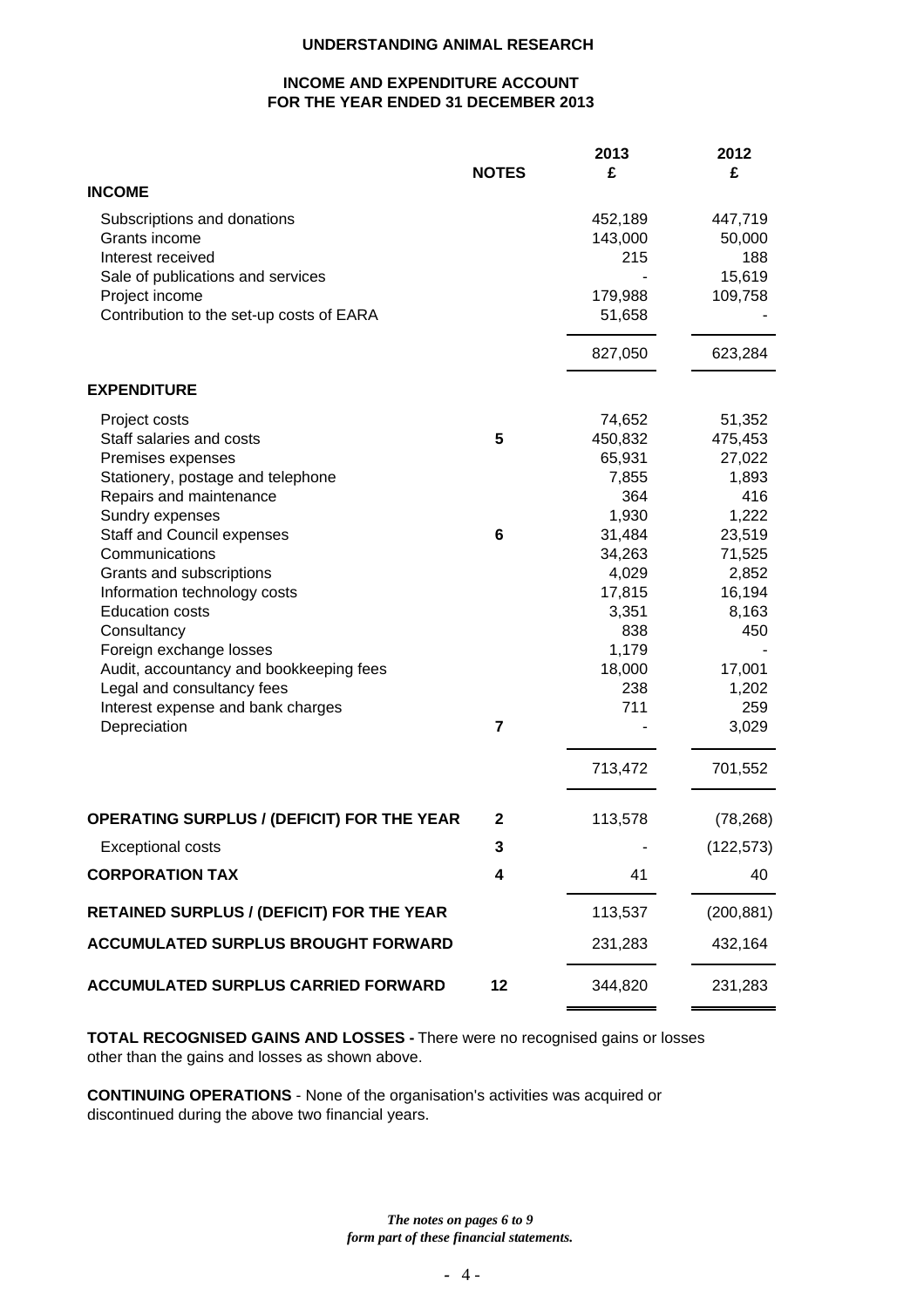## **UNDERSTANDING ANIMAL RESEARCH BALANCE SHEET FOR THE YEAR ENDED 31 DECEMBER 2013 REGISTERED NUMBER : IP28954R**

|                                                                                      |                | 2013    |          | 2012    |            |
|--------------------------------------------------------------------------------------|----------------|---------|----------|---------|------------|
|                                                                                      | <b>Notes</b>   | £       | £        | £       | £          |
| <b>FIXED ASSETS</b>                                                                  |                |         |          |         |            |
| Tangible assets                                                                      | $\overline{7}$ |         |          |         |            |
| <b>CURRENT ASSETS</b>                                                                |                |         |          |         |            |
| <b>Debtors</b>                                                                       | 8              | 129,421 |          | 228,859 |            |
| Cash on deposit                                                                      |                | 450,000 |          | 328,041 |            |
| Cash at bank and in hand                                                             |                | 74,175  |          | 31,423  |            |
|                                                                                      |                | 653,596 |          | 588,323 |            |
| <b>LESS: CURRENT LIABILITIES</b>                                                     |                |         |          |         |            |
| Creditors: amounts falling due within one year                                       | 9              | 210,742 |          | 243,684 |            |
|                                                                                      |                | 210,742 |          | 243,684 |            |
| <b>NET CURRENT ASSETS</b>                                                            |                |         | 442,854  |         | 344,639    |
| <b>CREDITORS: amounts falling due after</b><br>more than one year                    | 10             |         | (97,037) |         | (112, 359) |
| <b>NET ASSETS</b>                                                                    |                |         | 345,817  |         | 232,280    |
| Financed by:<br><b>SHARE CAPITAL</b><br>5 (2012 - 5) shares of £1<br>each fully paid | 14             |         | 5        |         | 5          |
| <b>RESERVES AND FUNDS</b>                                                            |                |         |          |         |            |
| Capital reserve - cancelled shares                                                   | 12             |         | 992      |         | 992        |
| Accumulated surplus                                                                  | 12             |         | 344,820  |         | 231,283    |
|                                                                                      |                |         | 345,817  |         | 232,280    |

Approved by the Council on 29 May 2014 and signed on its behalf by

…………………………………….. **Professor Frances Balkwill OBE, FMedSci** CHAIRMAN

……………………………………..

**Mr Paul Sanders** HON. TREASURER

…………………………………….. **Mrs Wendy Jarrett**

CHIEF EXECUTIVE

*The notes on pages 6 to 9 form part of these financial statements.*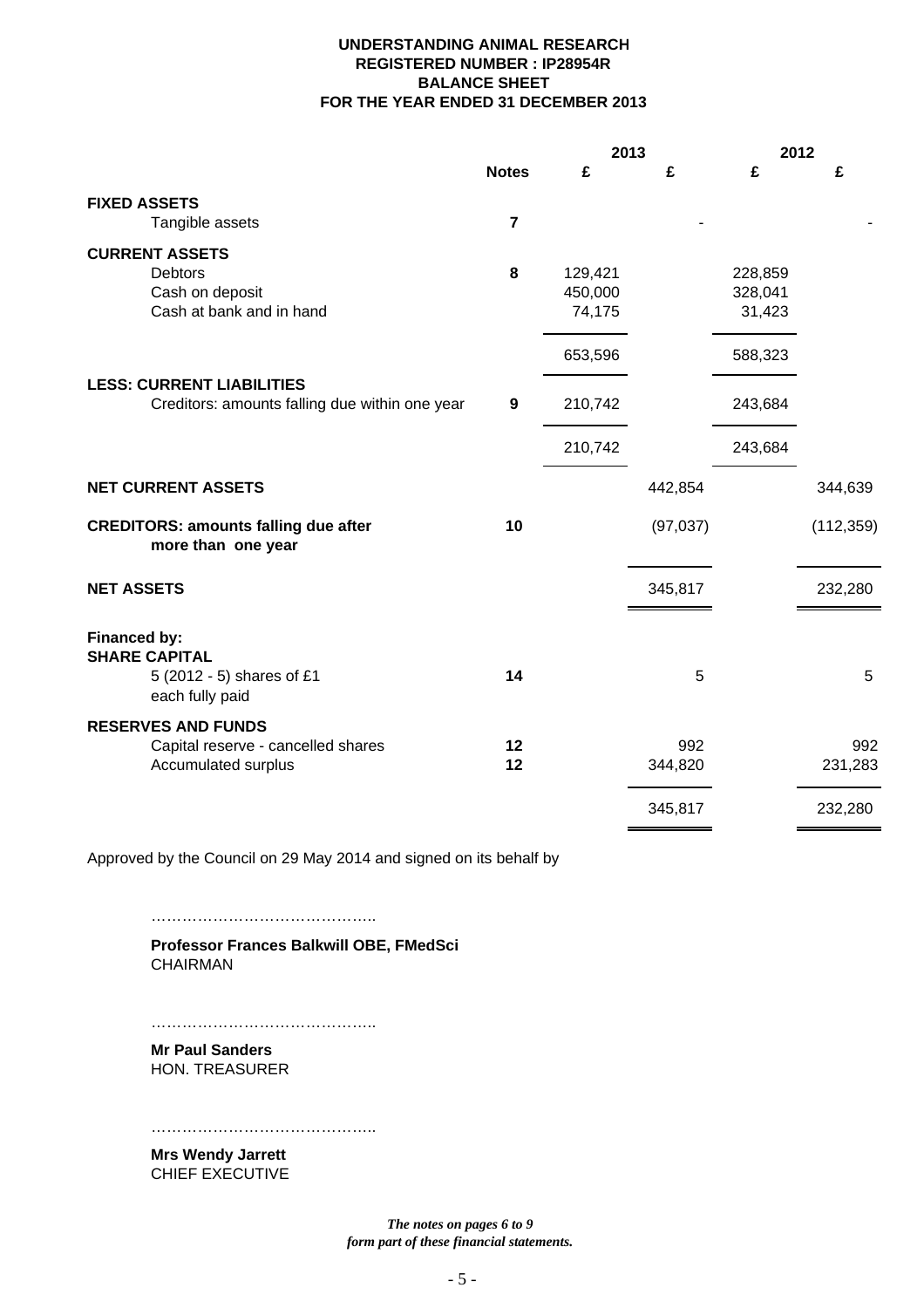## **NOTES TO THE FINANCIAL STATEMENTS FOR THE YEAR ENDED 31 DECEMBER 2013**

## **1 ACCOUNTING POLICIES**

#### **1.1 Accounting conventions**

The financial statements are prepared under the historical cost convention, and in accordance with applicable United Kingdom accounting standards.

#### **1.2 Cash flow statement**

The Organisation has taken advantage of the exemption, conferred by Financial Reporting Standard 1, from presenting a cash flow statement as it qualifies as a small entity.

#### **1.3 Subscriptions income**

Subscriptions and donations are credited to the income and expenditure account in the year to which they relate but credit is not taken in the income and expenditure account for amounts received in advance.

Income relating to projects is taken to income as it is earned by the organisation.

## **1.4 Depreciation of tangible assets**

Depreciation is provided on tangible assets, at rates calculated to write off the cost, less estimated residual value of each asset over its expected useful life as follows:

Computer equipment 25% to 50% on cost

## **1.5 Taxation**

The Organisation is treated for corporation tax purposes as being mutually trading and is not liable to UK corporation tax on its operating surplus. The charge for taxation is based on investment income for the year.

#### **1.6 Operating lease commitments**

Lease payments under operating leases, where substantially all the risks and benefits remain with the lessor, are charged as expenses in the periods in which they are incurred.

#### **1.7 Pension costs**

The Organisation operates a defined contribution pension scheme. Contributions payable to this scheme are charged to the income and expenditure account in the period to which they relate. These contributions are invested separately from the Organisation's assets.

# **2 OPERATING SURPLUS / (DEFICIT) FOR THE YEAR**

| <b>BEFORE TAXATION</b>                | 2013<br>£ | 2012<br>£ |
|---------------------------------------|-----------|-----------|
| This is stated after charging:        |           |           |
| Audit fee                             | 4.800     | 5,870     |
| Depreciation                          |           | 3.029     |
| Operating leases - land and buildings | 36,014    | 24,030    |
| Exceptional item (note 3)             |           | 122.573   |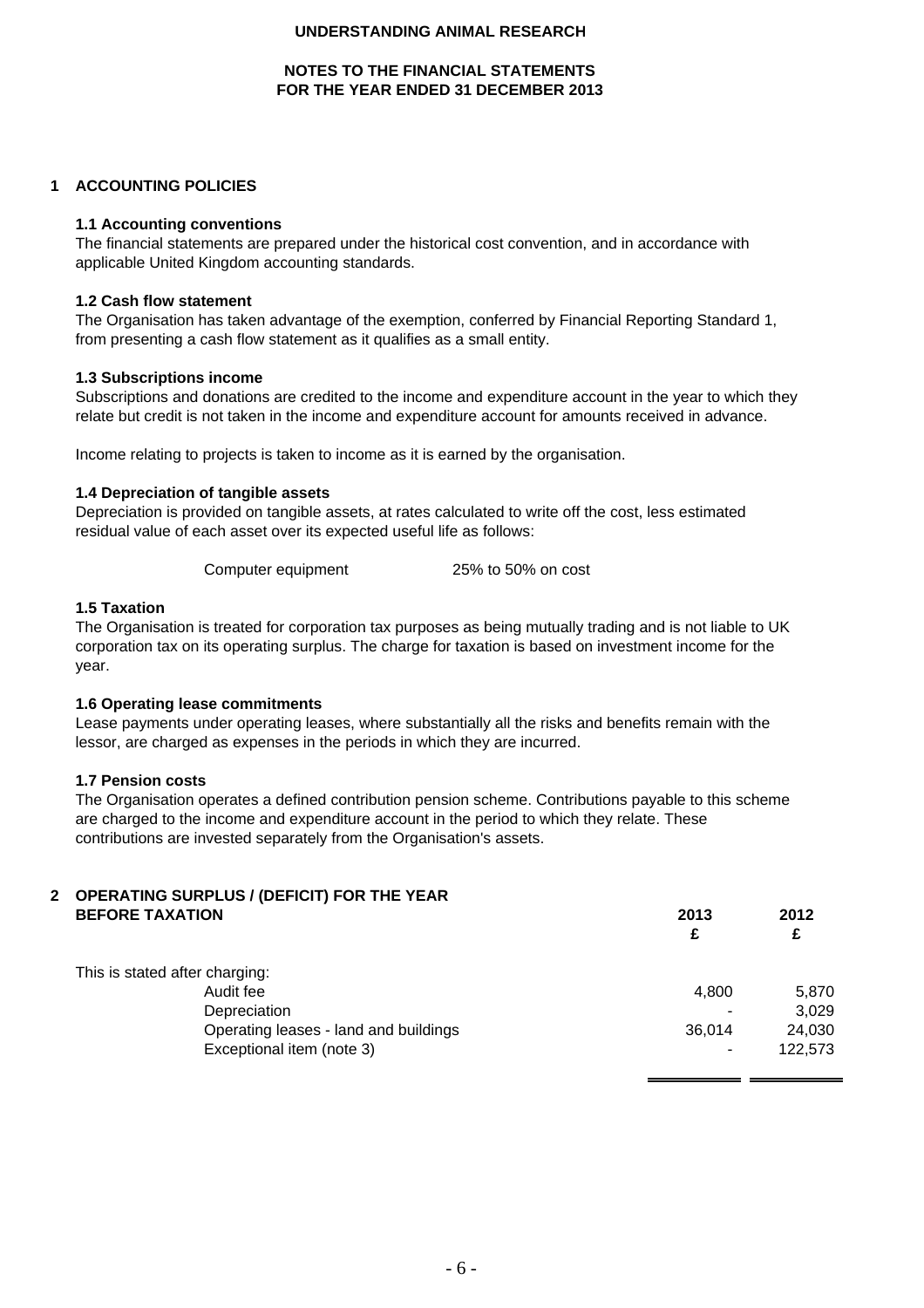## **NOTES TO THE FINANCIAL STATEMENTS (continued) FOR THE YEAR ENDED 31 DECEMBER 2013**

### **3 EXCEPTIONAL ITEM**

In 2009 Understanding Animal Research was informed that there may be a future liability to provide funds to make up a possible shortfall on an historic pension scheme.

There are 12 ex employees who, although they left Understanding Animal Research more than 10 years ago, remain as beneficiaries of the scheme. The scheme trustees originally advised that the proportion of the shortfall that may need to be borne by Understanding Animal Research could be between £25,800 and £240,800 and £30,644 was originally set aside to meet this liability. This amount has been paid in full between April 2011 and April 2013.

In the intervening years there have been legal disputes concerning the interpretation of the pension scheme rules and these have reached a conclusion which is unlikely to be appealed. The conclusion of the legal process indicates that, subject to the latest actuarial valuation which will not be published until after these financial statements have been approved, Understanding Animal Research is likely to be required to fund an annual contribution of approximately £15,322 which is the level that has been paid in each of the last two years. This annual liability, which may be adjusted when future actuarial valuations are prepared, is likely to continue for a further seven years until the end of March 2020.

The total estimated additional liability is £122,573 and this was fully provided for as an exceptional item in the financial statements to 31 December 2012. The total liability at 31 December 2013 is £112,359 (2012 £127,681).

The annual payments are expected to be £15,322 and this amount is included in current liabilities and the balance of the overall provision, £97,037, payable in equal monthly instalments from 2014 to 2020 is included in creditors falling due after more than one year.

## **4 CORPORATION TAX**

Corporation tax is payable on the interest income at a rate of 20%. The charge for the year is £41 (2012 - £40).

## **5 EMPLOYEE INFORMATION**

|                                             | 2013    | 2012    |
|---------------------------------------------|---------|---------|
| Staff costs:                                | £       | £       |
| <b>Salaries</b>                             | 373,277 | 286,656 |
| Social security costs                       | 41,404  | 29,831  |
| Childcare costs                             | 744     |         |
| Pension costs                               | 25,960  | 49,413  |
| Consultancy services                        | 250     | 109,022 |
| Recruitment, training and other staff costs | 9,197   | 531     |
|                                             | 450,832 | 475,453 |

## **6 COUNCIL MEMBERS' EXPENSES**

During the year no member received remuneration. (2012 Dr T Causey received remuneration of £13,750 and expenses of £5,108 for services as interim CEO of the organisation).

Included within staff and Council expenses are other costs in respect of Council members' travel and accommodation totalling £3,050 (2012 - £4,388).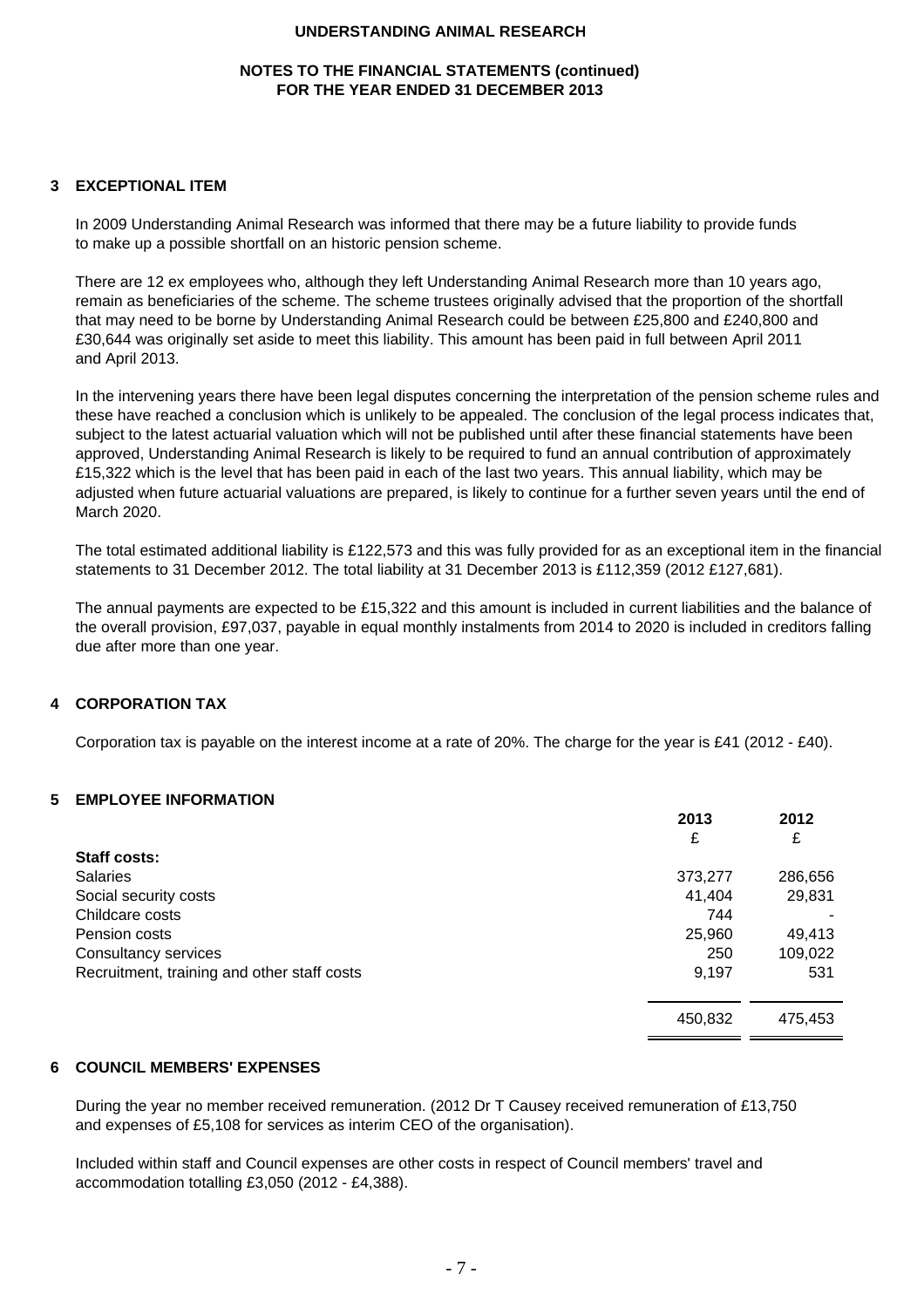## **FOR THE YEAR ENDED 31 DECEMBER 2013 NOTES TO THE FINANCIAL STATEMENTS (continued)**

## **7 TANGIBLE FIXED ASSETS**

|   |                                                                          | <b>Office</b><br>equipment<br>£ | <b>Total</b><br>£ |
|---|--------------------------------------------------------------------------|---------------------------------|-------------------|
|   | Cost or valuation:                                                       |                                 |                   |
|   | At 1 January 2013<br>Additions                                           | 18,547                          | 18,547            |
|   | Disposals                                                                | (11, 474)                       | (11, 474)         |
|   | At 31 December 2013                                                      | 7,073                           | 7,073             |
|   | Depreciation:                                                            |                                 |                   |
|   | At 1 January 2013<br>Charge for the year                                 | 18,547                          | 18,547            |
|   | <b>Disposals</b>                                                         | (11, 474)                       | (11, 474)         |
|   | At 31 December 2013                                                      | 7,073                           | 7,073             |
|   | Net book value at 31 December 2013                                       |                                 |                   |
|   | Net book value at 31 December 2012                                       |                                 |                   |
| 8 | <b>DEBTORS</b>                                                           | 2013<br>£                       | 2012<br>£         |
|   | Trade debtors                                                            | 114,170                         | 220,755           |
|   | Other debtors                                                            | 5,686                           | 5,467             |
|   | Prepayments and accrued income                                           | 9,565                           | 2,637             |
|   |                                                                          | 129,421                         | 228,859           |
|   |                                                                          |                                 |                   |
| 9 | <b>CREDITORS</b> - amounts falling due within<br>one year                | 2013<br>£                       | 2012<br>£         |
|   |                                                                          |                                 |                   |
|   | Trade creditors                                                          | 3,785                           | 5,826             |
|   | Corporation tax                                                          | 43                              | 40                |
|   | Other taxation and social security costs<br>Accruals and deferred income | 31,816<br>175,098               | 30,662<br>207,156 |
|   |                                                                          | 210,742                         | 243,684           |
|   |                                                                          |                                 |                   |

Included in accruals and deferred income is an amount of £58,368 set aside in respect of the European Animal Research Association (EARA). During 2013 Understanding Animal Research took a leading role in the establishment of EARA, a body established to promote animal research issues across Europe.

EARA was formally incorporated in March 2014 and until that point the early funding and initial operating costs of running EARA flowed through Understanding Animal Research. In 2013 funds receivable for EARA were £110,026 and after covering operating costs, £58,368 was set aside to fund EARA in 2014.